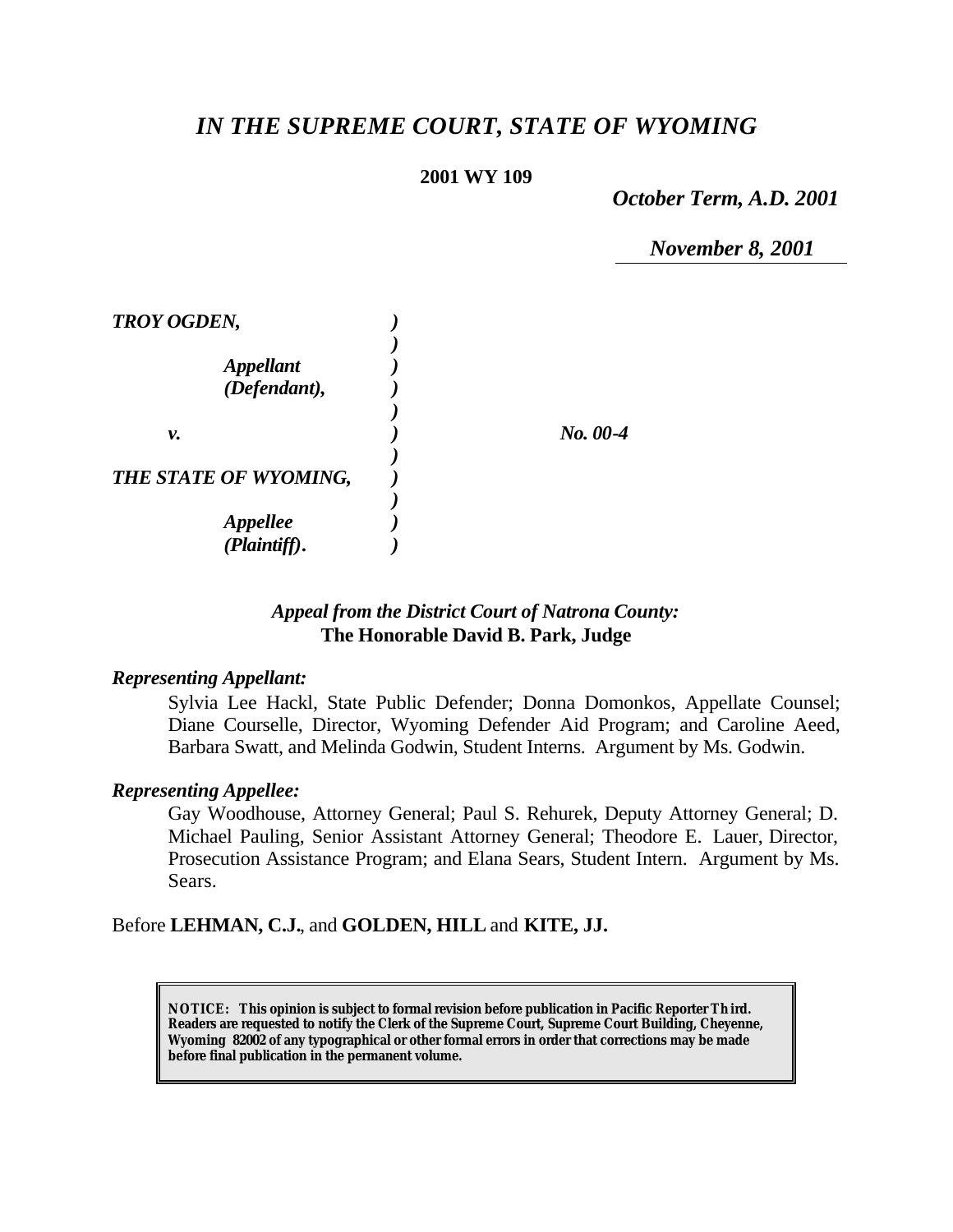#### **LEHMAN, Chief Justice.**

[¶1] Appellant Troy Ogden appeals from the judgment and sentence that was entered after a jury found him guilty of aggravated assault.

[¶2] We affirm.

#### *ISSUES*

[I.] Did [the] trial court commit fundamental [error] when it allowed the jury to infer that the defendant's driving act, alone, could demonstrate intent to cause bodily injury to another person, when Mr. Ogden was charged only with attempting to cause bodily injury with a deadly weapon?

[II.] Did the trial court err when it permitted the prosecution to elicit opinions from the State's witnesses about Mr. Ogden's intent to commit aggravated assault and about other witnesses' credibility?

## *FACTS*

[¶3] Ogden and his girlfriend were driving south on a street in Casper, on the afternoon of November 25, 1998, when they happened upon the victim who was walking north on the east side of the street. The victim and Ogden's girlfriend had been romantically involved but had broken up and, after several unpleasant encounters, had a mutual order of protection put in place. Not surprisingly, the burgeoning relationship between Ogden and his girlfriend had also created tension between Ogden and the victim.

[¶4] Testimony conflicts as to whether or not the victim threw a rock at Ogden's car and/or made an obscene hand gesture towards him; but, for whatever reason, Ogden turned his car around and drove up behind the victim, stopping his car partly on the sidewalk. Ogden exited his car, and the two traded comments while engaging in some shoving and chest butting.

[¶5] Ogden got back into his car. Again accounts differ as to why, but the car lunged toward the victim. To avoid being hit by the car, the victim "jumped straight up in the air and landed right on the hood" of the car. As the victim got off of the car, he called across the street to some teenaged boys who had been scateboarding to find out whether any of them had witnessed what had just happened. Ogden drove away, but the victim and the boys proceeded to a nearby telephone where they called the police.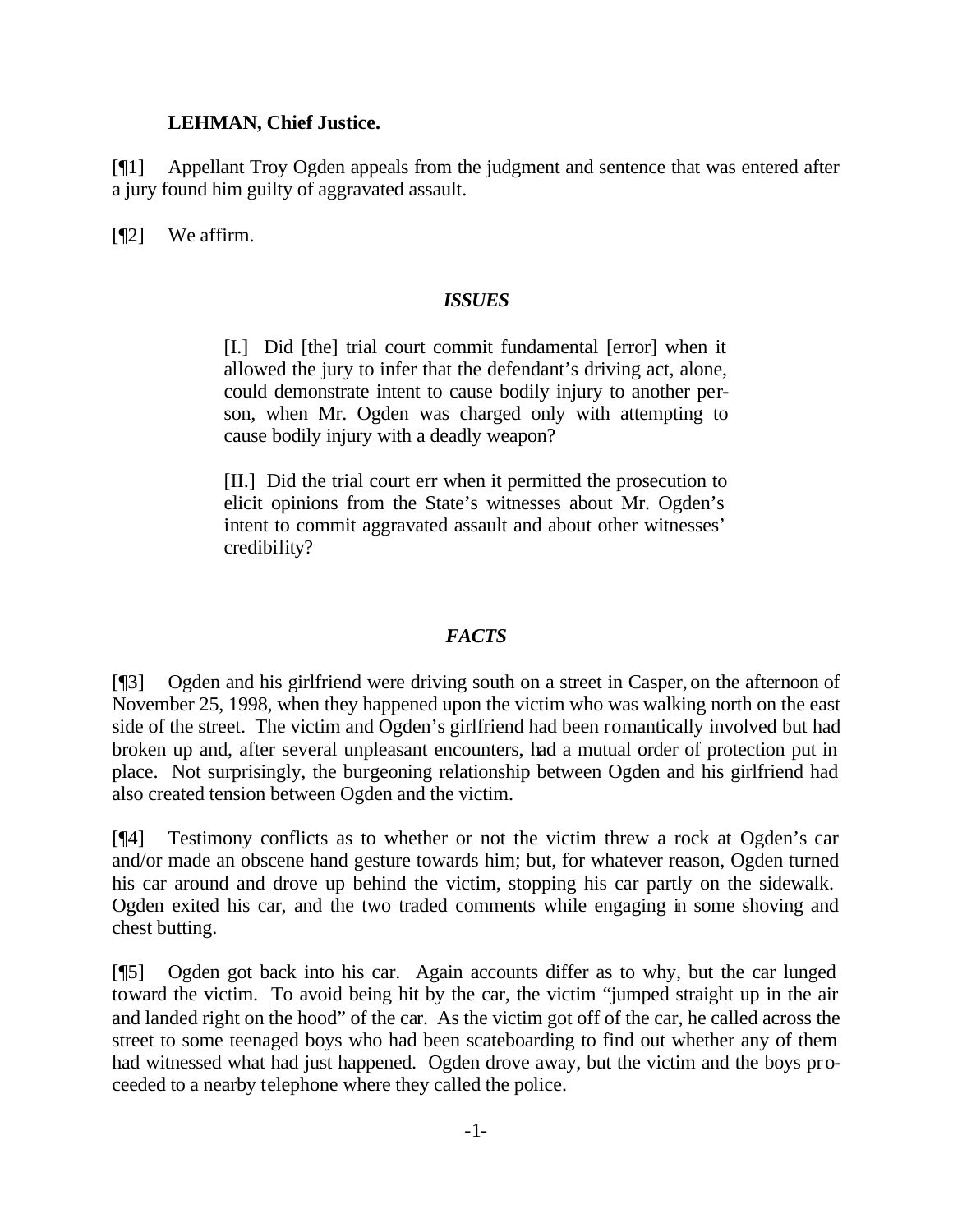[¶6] Ogden was arrested and charged with simple assault and aggravated assault with a deadly weapon. The State later dismissed the simple assault charge, but Ogden went to trial on the aggravated assault charge. The jury found Ogden guilty of the offense, and the trial court sentenced him to serve a term in the Wyoming State Penitentiary of no less than four nor more than six years. The prison sentence was suspended on the condition that Ogden successfully complete three years of supervised probation. Ogden appeals his conviction to this court.

## *DISCUSSION*

## *A. Jury Instruction*

[¶7] In Ogden's first claim of error, he asserts that the trial court committed fundamental error by giving Instruction 14, which informed the jury that it could infer intent to cause bodily injury if it found Ogden knowingly drove his vehicle directly at the victim. He also complains that Instruction 14 conflicted with Instruction 10, which confused and misled the jury. The State replies that the instructions were neither contradictory nor confusing and that prior precedent allows the jury to infer intent under these circumstances.

[¶8] We analyze jury instructions as a whole and do not single out individual instructions or parts thereof. *Vigil v. State*, 859 P.2d 659, 663 (Wyo. 1993). We give trial courts great latitude in instructing juries and "will not find reversible error in the jury instructions as long as the instructions correctly state the law and the entire set of instructions sufficiently covers the issues which were presented at the trial*.*" *Harris v. State*, 933 P.2d 1114, 1126 (Wyo. 1997).

[¶9] Ogden did not object to the challenged instruction at trial. We, therefore, review Ogden's claim under our three-part plain error standard:

> First, the record must clearly present the incident alleged to be error. Second, appellant must demonstrate that a clear and unequivocal rule of law was violated in a clear and obvious, not merely arguable, way. Last, appellant must prove that he was denied a substantial right resulting in material prejudice against him.

*CB v. State*, 749 P.2d 267, 268-69 (Wyo. 1988); *see also Pearson v. State*, 12 P.3d 686, 690 (Wyo. 2000).

[¶10] The first prong of the plain error standard is met because Instruction 14 is clearly spelled out in the record. That instruction read: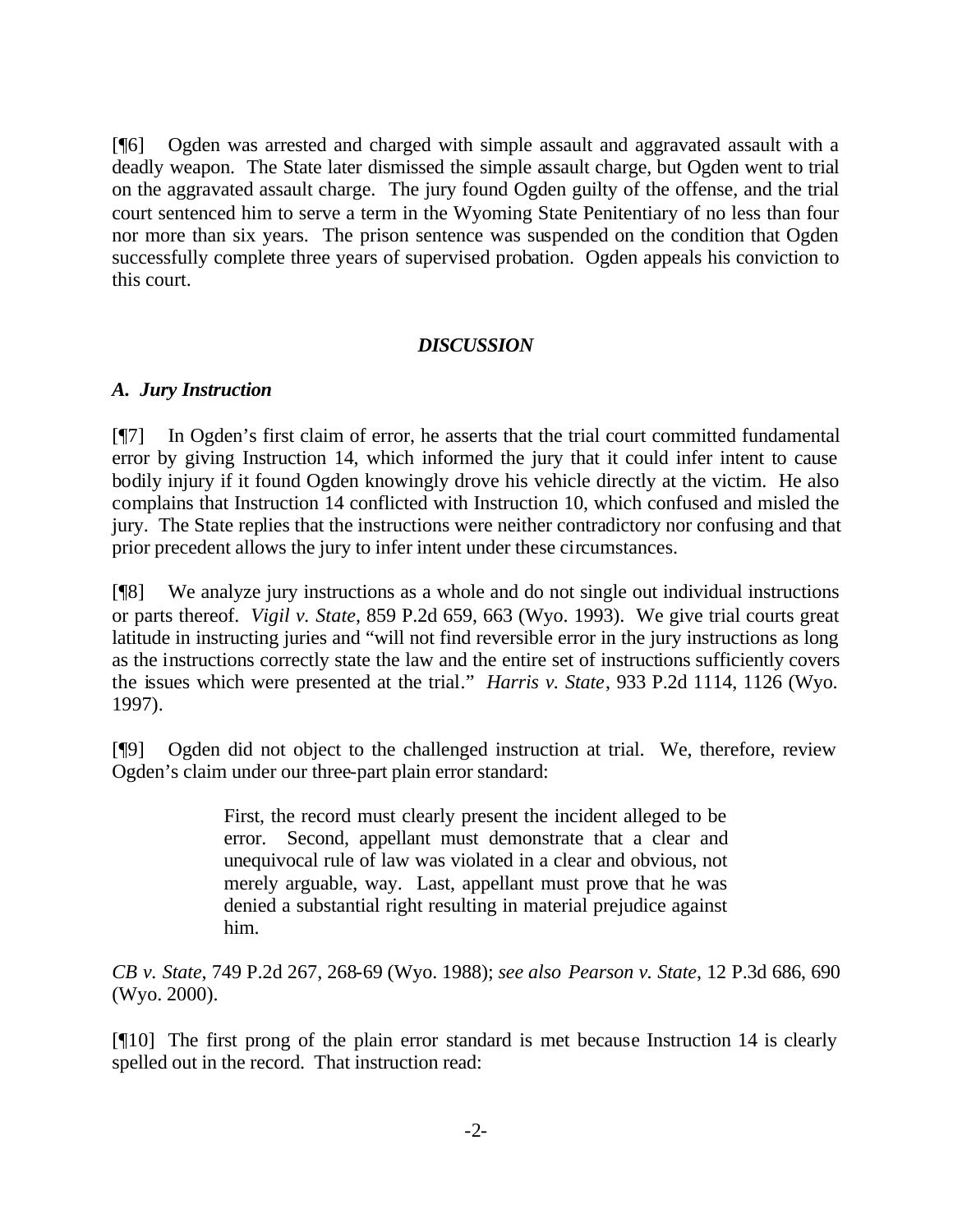If you find that the Defendant knowingly drove his vehicle directly at another person, you may infer from that action that the Defendant intended to cause bodily injury to that person.

You are to consider this with all other evidence in determining whether the Defendant intended to cause bodily injury to another person.

[¶11] We next analyze whether a clear and unequivocal rule of law was violated in a clear and obvious way. Ogden claims that allowing the jury to infer intent if it found Ogden knowingly drove his car at the victim undermines the crime's specific intent element. Relying on *Fuller v. State*, 568 P.2d 900, 904 (Wyo. 1977), Ogden argues that a presumption that a defendant intended the natural and probable consequences of his actions cannot be used to prove specific intent. The State agrees that presumptions cannot be used to prove the specific intent element of a crime, but contends that this instruction did not include a presumption, insisting that the portion of the instruction Ogden challenges is a permissive inference.

[¶12] Ogden is correct that this court has held that an instruction cannot include a "presumption that the defendant intended the natural and probable consequences of his act . . . to prove a specific, unaccomplished intent to injure the person of another." *Fuller*, 568 P.2d at 904. We do, however, allow juries to be instructed on reasonable inferences they may make regarding the intent of the defendant even when dealing with specific intent crimes. *Schiefer v. State*, 774 P.2d 133, 135 (Wyo. 1989).

[¶13] The United States Supreme Court has defined the relevant inquiry:

The court must determine whether the challenged portion of the instruction creates a mandatory presumption or merely a permissive inference. A mandatory presumption instructs the jury that it must infer the presumed fact if the State proves certain predicate facts. A permissive inference suggests to the jury a possible conclusion to be drawn if the State proves predicate facts, but does not require the jury to draw that conclusion.

. . . [Mandatory presumptions] violate the Due Process Clause if they relieve the State of the burden of persuasion on an element of an offense. . . . A permissive inference does not relieve the State of its burden of persuasion because it still equires the State to convince the jury that the suggested conclusion should be inferred based on the predicate facts proved. . . . A permissive inference violates the Due Process Clause only if the suggested conclusion is not one that reason and common sense justify in light of the proven facts before the jury.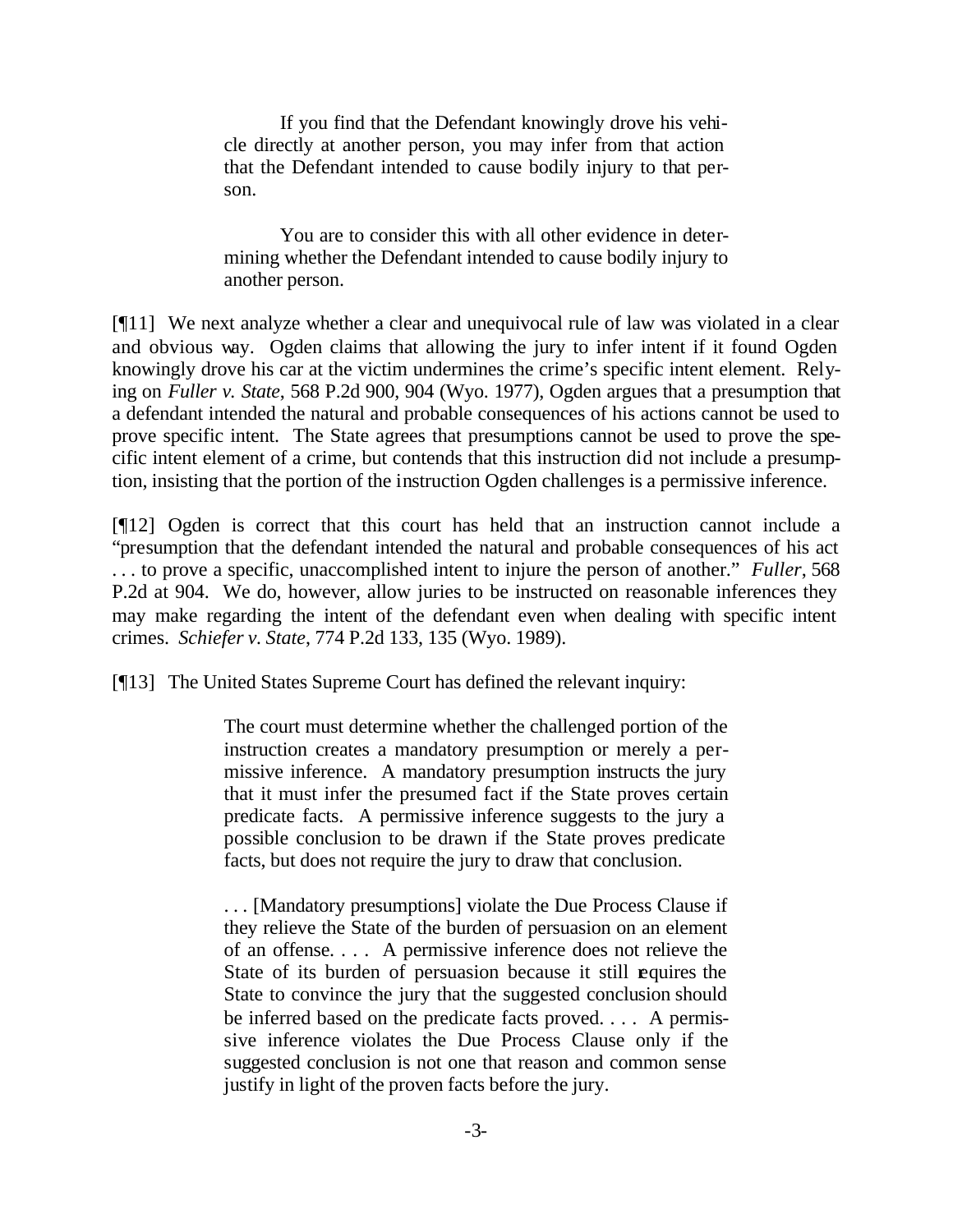*Francis v. Franklin*, 471 U.S. 307, 314, 105 S.Ct. 1965, 1971, 85 L.Ed.2d 344 (1985) (citations and footnotes omitted).

[¶14] *Barron's Law Dictionary* 231 (2<sup>nd</sup> ed. 1984) defines the term inference in the following way:

> **INFERENCE** a deduction from the facts given, which is usually less than certain but which may be sufficient to support a finding of fact; "a process of reasoning by which a fact or proposition sought to be established . . . is deducted as a logical consequence from other facts, or a state of facts, already proved or admitted. . . . It has also been defined as 'a deduction of an ultimate fact from other proved facts, which proved facts, by virtue of the common experience of man, will support but not compel such deductions.'" 186 A.2d 632, 633. Compare **presumption.**

*Barron's Law Dictionary* 359-60 (2<sup>nd</sup> ed. 1984) defines the term presumption as:

**PRESUMPTION** a rule of law which requires the assumption of a fact from another fact or set of facts. The term "presumption" indicates that certain weight is accorded by law to a given evidentiary fact, which weight is heavy enough to require the production of further evidence to overcome the assumption thereby established. It thus constitutes a rule of evidence which has the effect of shifting either the **burden of proof** or the burden of producing evidence. Compare **inference.**

[¶15] Ogden makes a leap in logic when he equates a presumption with a permissive inference. Our rule against using presumptions to prove specific intent does not translate into a rule against instructing juries about reasonable, permissible inferences that they may draw from the facts proved during the trial. "The mind of an alleged offender may be read from his acts, his conduct, his words and the reasonable inferences which may be drawn from the circumstances of the case. To hold otherwise would create an impossible burden in a case requiring a finding of specific intent." *Schiefer*, 774 P.2d at 135.

[¶16] Furthermore, Ogden's theory of the case focused on his assertion that he had accidentally or mistakenly driven toward the victim. The jury instructions covered this theory and informed the jurors that if they found that Ogden had mistakenly or accidentally driven toward the victim, then they should find Ogden not guilty. Although the jurors rejected this theory in favor of the conclusion that Ogden had intentionally driven toward the victim, they had been advised of their option to conclude that Ogden did not act intentionally.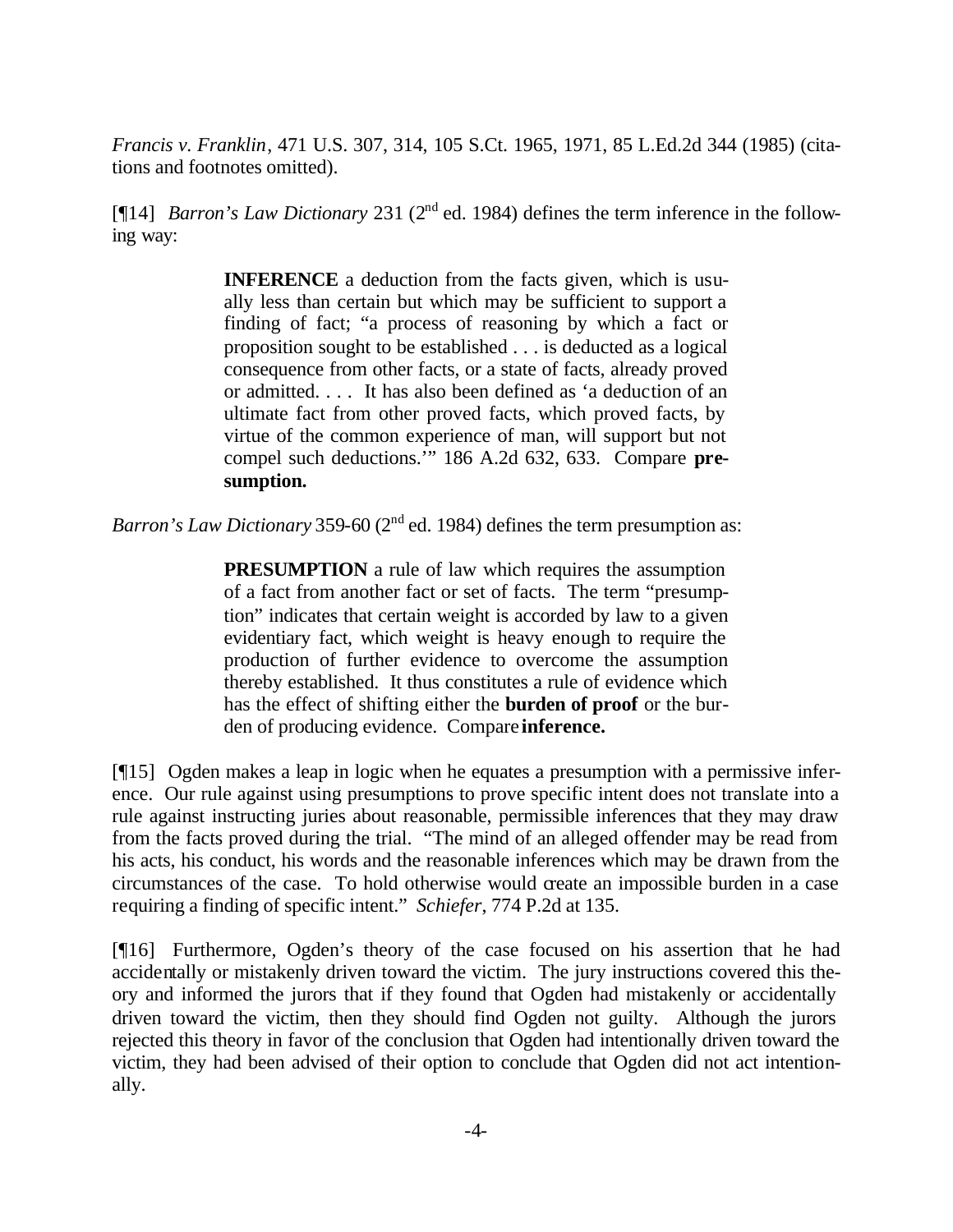[¶17] We conclude that Instruction 14 was not a violation of a clear and unequivocal rule of law because it did not require the jury to find certain facts or to come to a specific conclusion regarding Ogden's state of mind. Instead it merely informed the jurors that they were at liberty to make such an inference if they felt the evidence merited it.

[¶18] Ogden also argues that the intent element in Instruction 14 directly conflicted with the intent element in Instruction 10, making the instructions as a whole confusing and misleading. He claims that Instruction 10 correctly allowed the jury to consider the fact that his car stopped before the victim was injured while Instruction 14 did not. Instruction 10 provided:

> "Attempt" requires the intent to commit a crime, and is defined as the commission of any act which is a substantial step towards commission of the crime of Aggravated Assault. A "substantial step" is conduct which is strongly corroborative of the firmness of the person's intention to complete the commission [of] the crime.

[¶19] We disagree that the instructions conflicted with one another. Neither instruction specifically addressed the fact that the vehicle stopped. Instructions are to be read together, and when we do that, we conclude that the instructions correctly stated the law and adequately addressed the issues.

# *B. Opinion & Credibility Testimony*

[¶20] In Ogden's next point of error, he asserts that the prosecutor elicited improper opinion testimony from the young skateboarders that Ogden intentionally drove toward the victim and would have injured him had the victim not jumped onto the car. Ogden also complains that the detective improperly vouched for the boys' credibility. The plain error standard of review set out in our discussion of the first issue applies here as well given that the defense did not object to any of the challenged testimony.

[¶21] This court has consistently held that it is the jury's function to resolve the factual issues, determine the credibility of the witnesses, and decide the guilt or innocence of a criminal defendant. *Huff v. State*, 992 P.2d 1071, 1079 (Wyo. 1999). This is because jurors are deemed to be experts in determining the credibility of the witnesses. *Stephens v. State*, 774 P.2d 60, 68 (Wyo. 1989).

> Two rules flow from the Wyoming cases that have addressed th[ese] issue[s]. First, the prosecution may not elicit opinion testimony from a witness, lay or expert, concerning the guilt of the accused. *Bennett v. State*, 794 P.2d 879, 881 (Wyo. 1990); *Stephens* [*v. State*], 774 P.2d [60,] 66 [(Wyo. 1989)]. Second, the prosecution may not elicit an expert witness' opin-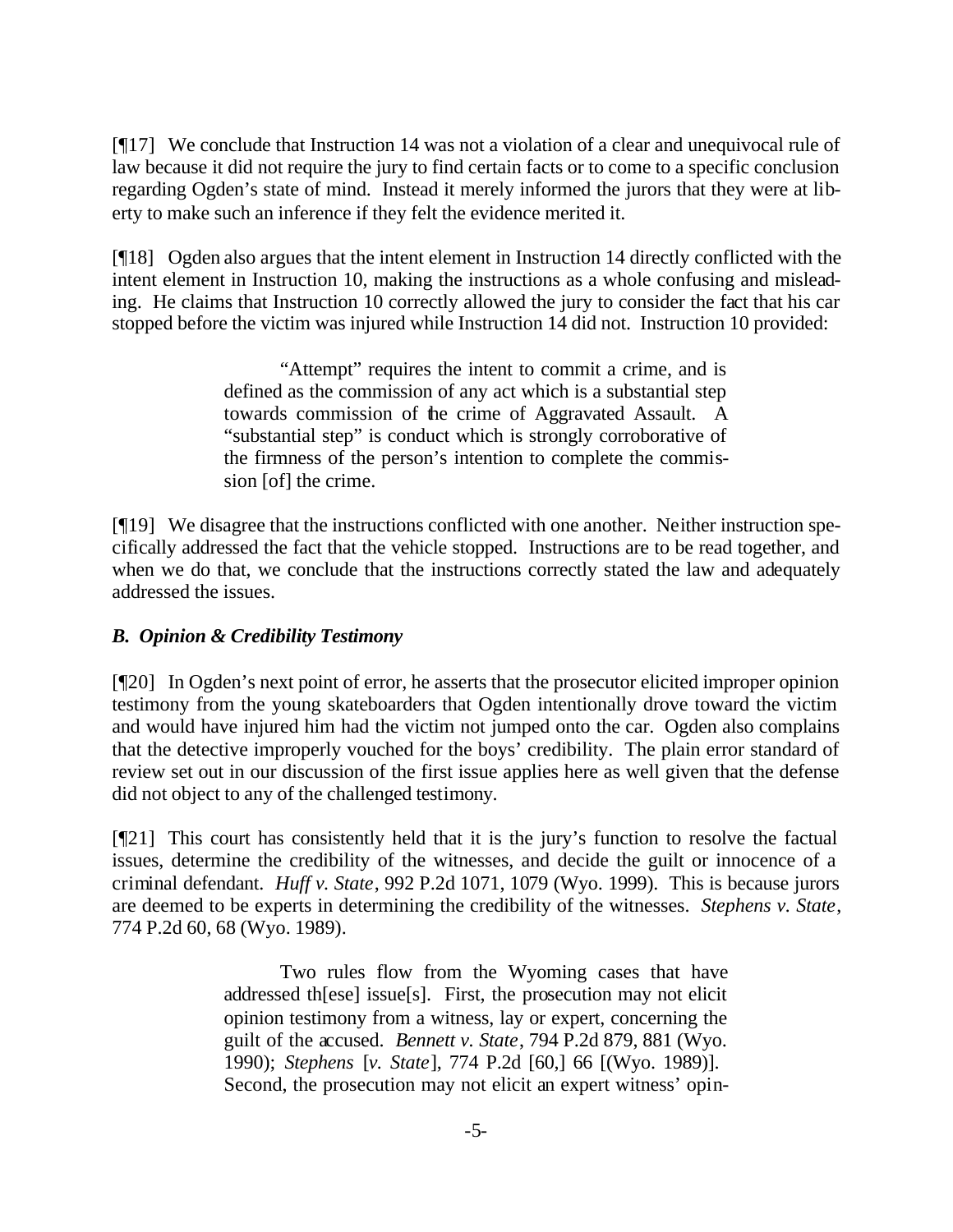ion with regard to another witness' credibility. *Stephens*, 774 P.2d at 68. These rules ensure that it is the jury which resolves the factual issues, judges the credibility of the witnesses, and ultimately determines the guilt or innocence of the accused. *Wells v. State*, 846 P.2d 589, 596 (Wyo. 1992), *denial of habeas corpus aff'd*, 37 F.3d 1510 (10th Cir. 1994).

*Gayler v. State*, 957 P.2d 855, 860 (Wyo. 1998). Our review of our case law on this issue, however, has reminded us that we must carefully analyze the testimony to determine whether a given comment by one witness actually vouched for another witness' credibility or commented on the defendant's guilt. *Huff*, 992 P.2d at 1079; s*ee Gayler*, 957 P.2d at 860 and *Brown v. State*, 953 P.2d 1170, 1182 (Wyo. 1998) (for cases where this court did carefully analyze the challenged testimony).

[¶22] The challenged exchanges between the prosecutor and the young witnesses are clearly set out in the record. Ogden first complains about the boys' testimony that it appeared to them that Ogden had intentionally tried to hit the victim with his car:

Witness #1

Q. Okay. When the man went down the sidewalk—or the car went down the sidewalk—did it appear to be an accident that it was going down there?

A. No.

Q. Did it appear to be intentional and directed towards the person that was walking?

A. Yeah.

Witness #2

Q. Okay. When you were watching the car almost hit the man that was walking, did it appear to you that it was an accident when they were going down the sidewalk?

A. No.

Q. Did it appear that they were intentionally accelerating towards that man?

A. Yeah, it did.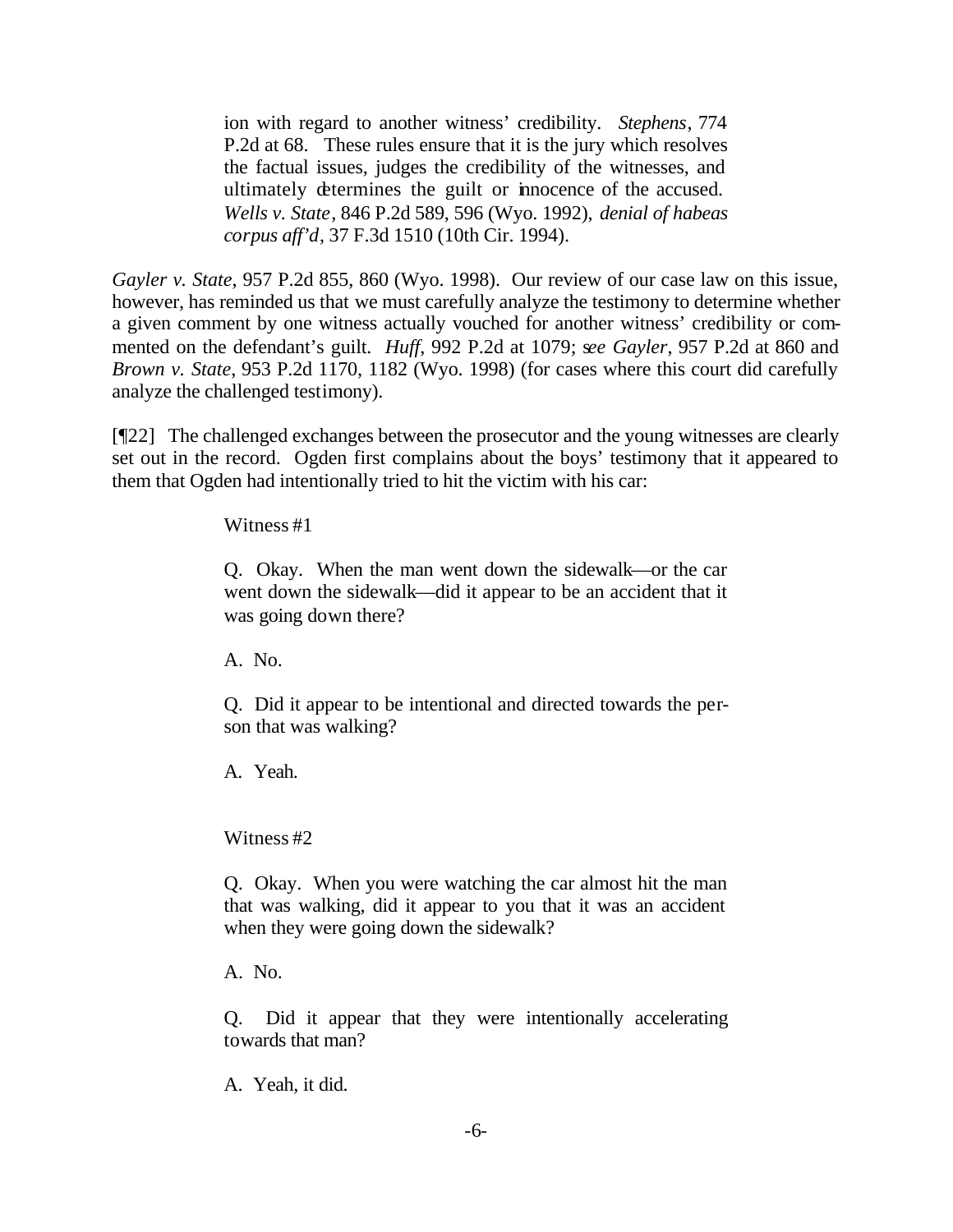Witness #3

Q. Okay. Did it appear to you, when you were watching this, that that car went intentionally towards [the victim]?

A. Yeah, it did.

Q. Did it seem like it was an accident?

A. No.

Witness #4

Q. And I have asked these questions a lot, so bear with me if I repeat myself. When the car was going down the sidewalk, was it driven directly towards the man that was on the sidewalk?

A. Yes, it was.

Q. Did it look like it was an accident?

A. No.

Ogden also challenges the testimony about whether the witnesses believed that he was attempting to injure the victim:

Witness #1

Q. . . . [W]hat do you think would have happened if [the victim] hadn't jumped up when he did?

A. It probably would have hit him in the legs and like made him fall on to the hood.

Witness #2

Q. What did you think would have happened if that man walking hadn't jumped before that car hit him?

A. They probably would have hit him.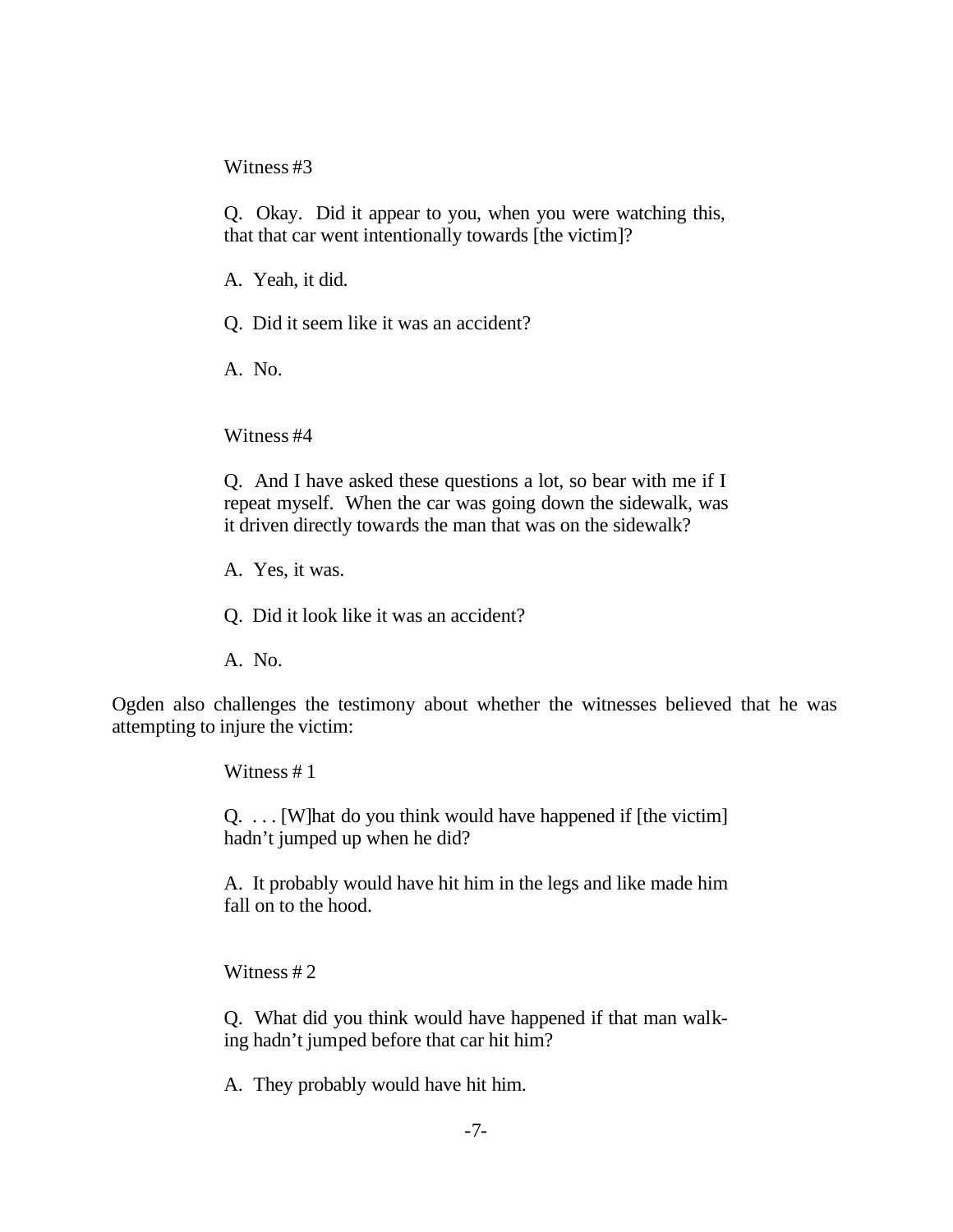# Q. They would have hit him. Thank you.

[¶23] Testimony that is otherwise admissible will not be excluded unless it constitutes an actual conclusion about the guilt or innocence of the accused party. *Saldana v. State*, 846 P.2d 604, 616 (Wyo. 1993). "An interpretation of the evidence by a witness, even though that interpretation may be important in establishing an element of the crime and thus leading to the inference of guilt, is not in the same category as an actual conclusional statement on the guilt or innocence of the accused party." 846 P.2d at 616.

[¶24] Ogden premises his challenge to the boys' testimony on this court's decision in *Whiteplume v. State*, 841 P.2d 1332, 1344 (Wyo. 1992), where we held that a law enforcement officer's testimony that "I listened to her story and made a determination that she had been raped" constituted reversible error as an improper conclusion of law and thereby improper opinion on Whiteplume's guilt.

[¶25] We conclude that the boys' statements do not rise to the same level of impropriety that our *Whiteplume* opinion guards against. In *Whiteplume*, the officer's statement informed the jury specifically that he thought the victim was credible and the defendant was guilty of raping her. 841 P.2d at 1340. To further exacerbate the officer's statements was the fact that they came from an officer of the law who is presumed to know the elements of the various criminal laws and whether a particular activity qualifies as a violation of one or more of those laws.

[¶26] Additionally, as the State points out, the testimony at issue is supported by Wyoming Rules of Evidence 602 and 701, which in essence provide that so long as sufficient evidence exists to show that the witness has personal knowledge of the matter, a nonexpert witness may testify in the form of opinions or inferences that are rationally based on the perceptions of the witness and are helpful to the fact finder. W.R.E. 602, 701. Moreover, W.R.E. 704 provides that "[t]estimony in the form of an opinion or inference otherwise admissible is not objectionable because it embraces an ultimate issue to be decided by the trier of fact."

[¶27] The young witnesses all had personal knowledge about the incident, and they testified regarding their perceptions of what occurred. Their testimony was rationally based on their observations of the incident, helpful to the jury, and did not amount to conclusory statements about Ogden's guilt. A clear and unequivocal rule of law was therefore not violated.

[¶28] Ogden also complains that the State improperly elicited the detective's opinion that the teenagers were credible and reliable. Specifically, Ogden challenges the detective's statement that "all the boys had very good detail. It was obvious to me they were focused on the event." He is also troubled about the following exchange:

> Q. And was [the victim], I guess, as coherent and detailed as the boys were?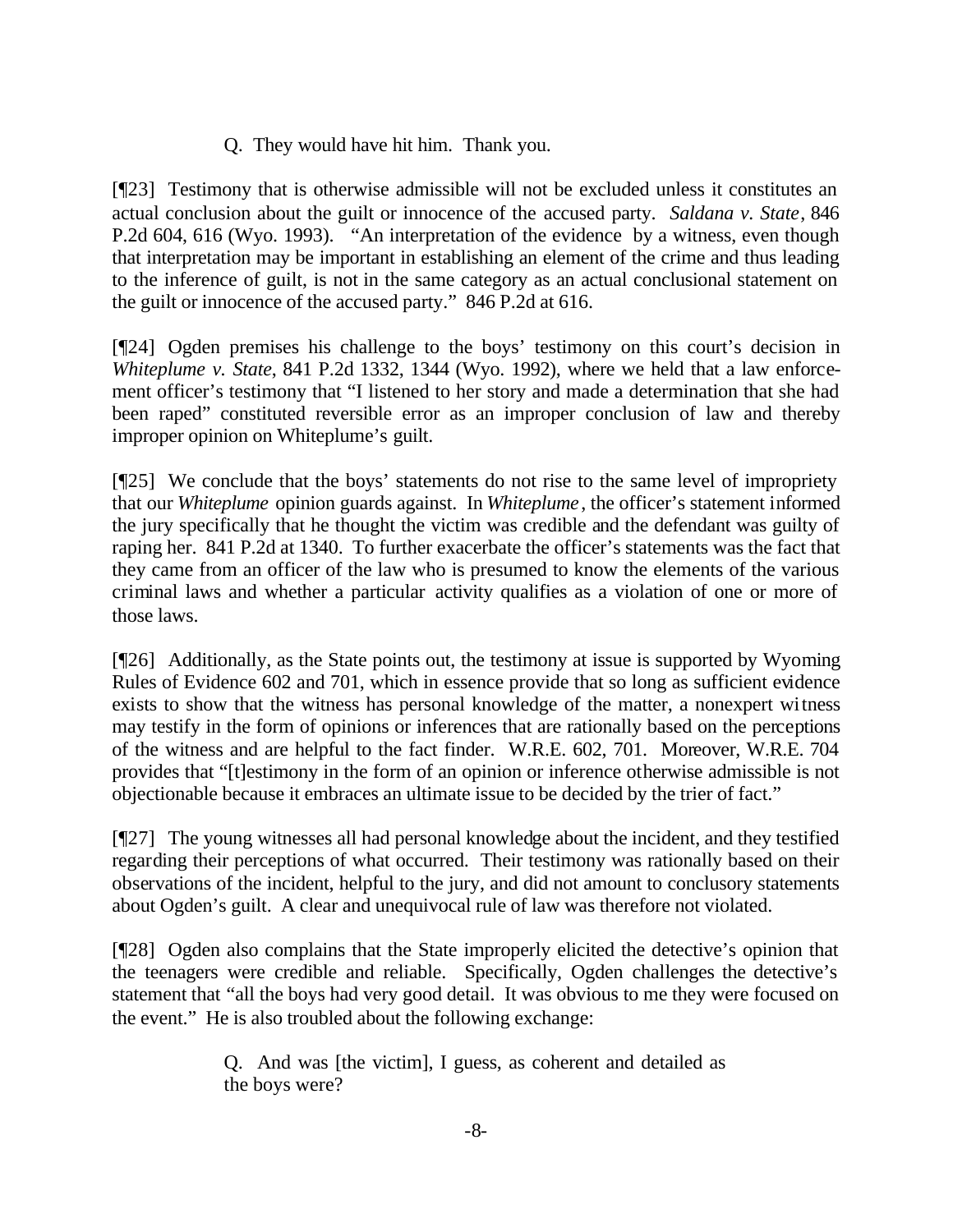A. Yes, he was.

Q. And did you find his statement also to be consistent with the boys' statements?

A. Yes, I did.

Q. Was there anything that led you to believe that [the victim] had told the boys what to say?

A. No.

He further complains that the following testimony suggested that the detective believed the boys and that Ogden was, indeed, guilty:

> Q. . . . [Y]ou had said that when you were first interviewing Mr. Ogden, in your mind he wasn't free to leave?

A. That's correct.

Q. After you interviewed Mr. Ogden, and you reviewed the statements of the witnesses that you interviewed and the statements of the witnesses the other officer interviewed, did your mind change?

A. No.

[¶29] Ogden contends that this testimony did not allow the jury to reach its own conclusion on whether or not the statements were consistent or reliable and that these errors were made more prejudicial because they were emphasized in the State's closing argument. After analyzing the detective's testimony, we conclude that he at no time stated that he believed the young witnesses were credible. He merely testified that the versions of what happened were consistent with one another and that he relied upon the statements in determining that sufficient probable cause existed to arrest Ogden.

[¶30] The fact that in its closing argument the State commented on the fact that the detective relied on the witnesses' statements in making his decision to arrest Ogden did not cause unfair prejudice to Ogden. Counsel are given wide latitude in making their closing argument, and we examine closing arguments in their entirety, refusing to consider individual sentences out of context. *Vargas-Rocha v. State*, 891 P.2d 763, 771 (Wyo. 1995). The State's comments were simply comments on the evidence. Furthermore, the jury instructions would have remedied any misunderstandings, if any existed, by informing the jury that the